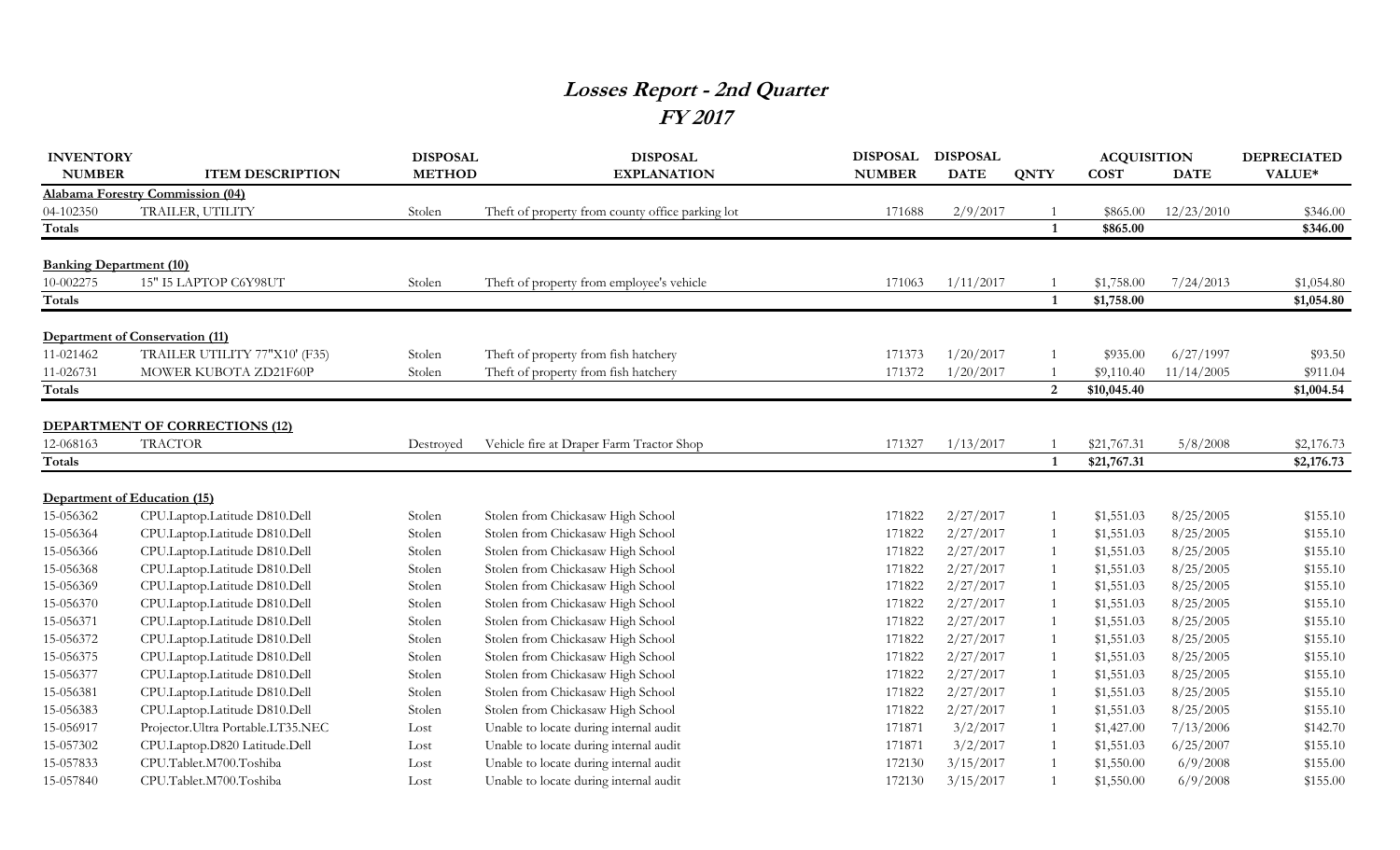| 15-057841 | CPU.Tablet.M700.Toshiba                           | Lost      | Unable to locate during internal audit                 | 172130 | 3/15/2017 |                         | \$1,550.00  | 6/9/2008   | \$155.00    |
|-----------|---------------------------------------------------|-----------|--------------------------------------------------------|--------|-----------|-------------------------|-------------|------------|-------------|
| 15-058702 | iPad.2.Wi-Fi.Apple                                | Lost      | Unable to locate during internal audit                 | 171871 | 3/2/2017  | $\overline{1}$          | \$479.00    | 6/15/2011  | \$191.60    |
| 15-059760 | <b>IPAD.MINI</b>                                  | Stolen    | Burlary from employee's vehicle                        | 172216 | 3/22/2017 |                         | \$459.00    | 11/5/2013  | \$321.30    |
| 15-908501 | HARD DRIVE.EXTERNAL 1TB.USB                       | Lost      | Unable to locate during internal audit                 | 171871 | 3/2/2017  |                         | \$100.40    | 1/7/2013   | \$60.24     |
| Totals    |                                                   |           |                                                        |        |           | 20                      | \$27,278.79 |            | \$3,197.18  |
|           | <b>State Board for General Contractors (28)</b>   |           |                                                        |        |           |                         |             |            |             |
| 28-000544 | SPECIAL INVESTIGATOR VEHICLE                      | Destroyed | Totalled in MVA                                        | 171854 | 3/7/2017  |                         | \$30,837.20 | 8/7/2015   | \$24,669.76 |
| Totals    |                                                   |           |                                                        |        |           | $\overline{\mathbf{1}}$ | \$30,837.20 |            | \$24,669.76 |
|           | <u>ALABAMA HISTORIC IRONWORKS COMMISSION (33)</u> |           |                                                        |        |           |                         |             |            |             |
| 33-000239 | -TOOL CHISEL ELECTRIC BLACK &                     | Destroyed | Items in disrepair scrapped without property paperwork | 171645 | 2/8/2017  | -1                      | \$508.79    | 4/15/1987  | \$50.88     |
| 33-000314 | GASOLINE-ENGINE, GAS, 1CYL, 5HP/6                 | Destroyed | Items in disrepair scrapped without property paperwork | 171645 | 2/8/2017  | $\overline{1}$          | \$500.00    | 10/15/1990 | \$50.00     |
| 33-000466 | POLICE RADIO                                      | Destroyed | Items in disrepair scrapped without property paperwork | 171645 | 2/8/2017  | $\overline{1}$          | \$647.00    | 10/1/1996  | \$64.70     |
| 33-000467 | POLICE RADIO                                      | Destroyed | Items in disrepair scrapped without property paperwork | 171645 | 2/8/2017  | $\overline{1}$          | \$647.00    | 10/1/1996  | \$64.70     |
| 33-000476 | CLOTHES WASHER, COIN OPERATED                     | Destroyed | Items in disrepair scrapped without property paperwork | 171645 | 2/8/2017  | -1                      | \$596.00    | 1/1/1997   | \$59.60     |
| 33-000484 | <b>COIN-OP DRYER</b>                              | Destroyed | Items in disrepair scrapped without property paperwork | 171645 | 2/8/2017  | $\mathbf{1}$            | \$503.00    | 8/15/1997  | \$50.30     |
| 33-000529 | MOBILE POLICE RADIO                               | Destroyed | Items in disrepair scrapped without property paperwork | 171645 | 2/8/2017  | $\mathbf{1}$            | \$995.00    | 10/10/1999 | \$99.50     |
| 33-000546 | TWO WAY MOBILE RADIO                              | Destroyed | Items in disrepair scrapped without property paperwork | 171645 | 2/8/2017  | $\overline{1}$          | \$600.00    | 11/14/2000 | \$60.00     |
| 33-000550 | COPY MACHINE                                      | Destroyed | Items in disrepair scrapped without property paperwork | 171645 | 2/8/2017  | $\overline{1}$          | \$799.99    | 10/10/2001 | \$80.00     |
| 33-000572 | DELL, LAPTOP, INSPIRON                            | Destroyed | Items in disrepair scrapped without property paperwork | 171645 | 2/8/2017  | $\overline{1}$          | \$1,905.00  | 1/17/2003  | \$190.50    |
| 33-000582 | 1604 - OFFICE FURNITURE & EQUIP                   | Destroyed | Items in disrepair scrapped without property paperwork | 171645 | 2/8/2017  |                         | \$1,098.94  | 6/9/2006   | \$109.89    |
| 33-000588 | 1604 - OFFICE FURNITURE & EQUIP                   | Destroyed | Items in disrepair scrapped without property paperwork | 171645 | 2/8/2017  |                         | \$3,595.00  | 11/6/2006  | \$359.50    |
| 33-000593 | Kenmore GAS DRYER                                 | Destroyed | Items in disrepair scrapped without property paperwork | 171645 | 2/8/2017  |                         | \$567.99    | 2/12/2007  | \$56.80     |
| 33-000597 | Brown Sofa                                        | Destroyed | Items in disrepair scrapped without property paperwork | 171645 | 2/8/2017  |                         | \$799.99    | 3/30/2007  | \$80.00     |
| 33-000604 | STIHL 14 SAW                                      | Destroyed | Items in disrepair scrapped without property paperwork | 171645 | 2/8/2017  |                         | \$999.95    | 8/6/2007   | \$100.00    |
| Totals    |                                                   |           |                                                        |        |           | 15                      | \$14,763.65 |            | \$1,476.37  |
|           | <b>ALABAMA LAW ENFORCEMENT AGENCY (35)</b>        |           |                                                        |        |           |                         |             |            |             |
| 35-089997 | CPU LAPTOP                                        | Destroyed | Siezed computer broken beyond repair                   | 171265 | 1/5/2017  |                         | \$500.00    | 12/8/2016  | \$500.00    |
| Totals    |                                                   |           |                                                        |        |           | $\overline{1}$          | \$500.00    |            | \$500.00    |
|           | Department of Revenue (40)                        |           |                                                        |        |           |                         |             |            |             |
| 40-083879 | iphone 5s with 16 GB                              | Lost      | Lost or stolen from vehicle, located in MI             | 171214 | 1/6/2017  |                         | \$199.99    | 7/16/2014  | \$139.99    |
| 40-085189 | Tablet, Elite x22 1.2GHz 12 in LED                | Stolen    | Theft of property from vehicle                         | 171465 | 2/8/2017  |                         | \$1,798.00  | 6/9/2016   | \$1,618.20  |
| Totals    |                                                   |           |                                                        |        |           | 2                       | \$1,997.99  |            | \$1,758.19  |
|           |                                                   |           |                                                        |        |           |                         |             |            |             |
|           | <b>Securities Commission (49)</b>                 |           |                                                        |        |           |                         |             |            |             |
| 49-001191 | Laptop                                            | Stolen    | Theft of property from office                          | 171519 | 1/24/2017 |                         | \$1,615.00  | 3/31/2011  | \$646.00    |
| Totals    |                                                   |           |                                                        |        |           | $\mathbf{1}$            | \$1,615.00  |            | \$646.00    |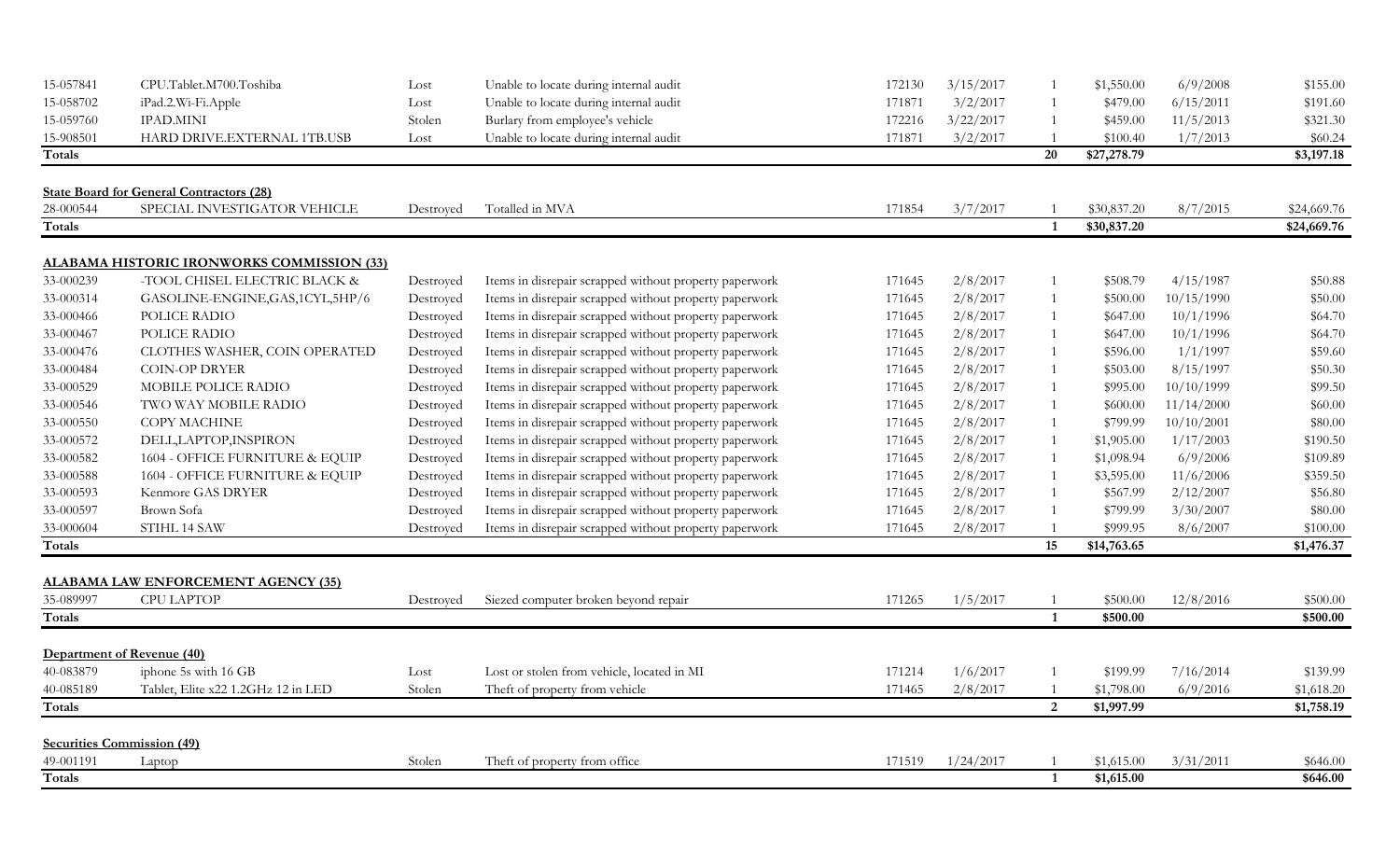| <b>Board of Nursing (55)</b> |                                            |           |                                                                      |        |           |                         |                      |            |                    |
|------------------------------|--------------------------------------------|-----------|----------------------------------------------------------------------|--------|-----------|-------------------------|----------------------|------------|--------------------|
| 55-000200                    | -TABLE 14' CONF NEVEMAR                    | Lost      | Unable to locate during internal audit                               | 171541 | 1/26/2017 |                         | \$575.00             | 1/15/1977  | \$57.50            |
| Totals                       |                                            |           |                                                                      |        |           | $\mathbf{1}$            | \$575.00             |            | \$57.50            |
|                              |                                            |           |                                                                      |        |           |                         |                      |            |                    |
| 58-002316                    | <b>Insurance Department (58)</b>           |           |                                                                      |        | 2/14/2017 |                         |                      |            |                    |
| Totals                       | PEN, DOG, CHAIN LINK WIRE, 6'              | Lost      | Unable to locate during audit, believe damaged from storm & scrapped | 171734 |           | $\mathbf{1}$            | \$550.00<br>\$550.00 | 2/15/1991  | \$55.00<br>\$55.00 |
|                              |                                            |           |                                                                      |        |           |                         |                      |            |                    |
|                              | <b>Historical Commission (88)</b>          |           |                                                                      |        |           |                         |                      |            |                    |
| 88-009654                    | 2001 CHEVROLET TAHOE, FULL SIZE            | Destroyed | Totaled in Vehicle Fire                                              | 171756 | 2/23/2017 |                         | \$26,756.00          | 5/18/2001  | \$2,675.60         |
| 88-010060                    | DESKTOP COMPUTER, DELL                     | Lost      | Unable to locate during internal audit                               | 170796 | 2/16/2017 |                         | \$711.00             | 9/19/2007  | \$71.10            |
|                              | 13 PCS - VICTORIAN COFFE URN, CUP,         |           |                                                                      |        |           |                         |                      |            |                    |
| 88-D00048                    | SAUCERS, JAPANESE DESIGN                   | Stolen    | Theft of property from historic home                                 | 170795 | 2/16/2017 |                         | \$525.00             | 9/1/2009   | \$105.00           |
| Totals                       |                                            |           |                                                                      |        |           | $\overline{3}$          | \$27,992.00          |            | \$2,851.70         |
|                              |                                            |           |                                                                      |        |           |                         |                      |            |                    |
| <b>Medicaid Agency (89)</b>  |                                            |           |                                                                      |        |           |                         |                      |            |                    |
| 89-003275                    | TYPEWRITER, JETWRITER IIe, KX-E506         | Lost      | Night cleaning crew threw item in garbage                            | 172038 | 3/13/2017 |                         | \$460.00             | 9/15/1990  | \$46.00            |
| Totals                       |                                            |           |                                                                      |        |           | $\mathbf{1}$            | \$460.00             |            | \$46.00            |
|                              | <b>Board of Medical Examiners (96)</b>     |           |                                                                      |        |           |                         |                      |            |                    |
| 96-001318                    | <b>IPAD AIR 2</b>                          | Stolen    | Stolen from tote bag at hospital                                     | 172210 | 3/22/2017 |                         | \$787.55             | 11/20/2014 | \$630.04           |
| Totals                       |                                            |           |                                                                      |        |           | $\overline{\mathbf{1}}$ | \$787.55             |            | \$630.04           |
|                              |                                            |           |                                                                      |        |           |                         |                      |            |                    |
|                              | <b>Office of Prosecution Services (AP)</b> |           |                                                                      |        |           |                         |                      |            |                    |
| AP-001389                    | 2008 FORD CR VIC (BLK)                     | Destroyed | Totaled in MVA                                                       | 171226 | 1/10/2017 |                         | \$21,152.00          | 9/29/2007  | \$2,115.20         |
| Totals                       |                                            |           |                                                                      |        |           | $\overline{1}$          | \$21,152.00          |            | \$2,115.20         |
|                              |                                            |           |                                                                      |        |           |                         |                      |            |                    |
|                              | <b>Office of Voter Registration (BL)</b>   |           |                                                                      |        |           |                         |                      |            |                    |
| BL-000754                    | <b>IBM MONITOR</b>                         | Lost      | Unable to locate during internal audit                               | 171644 | 2/6/2017  | $\overline{1}$          | \$229.40<br>\$229.40 | 4/18/2002  | \$22.94            |
| <b>Totals</b>                |                                            |           |                                                                      |        |           |                         |                      |            | \$22.94            |
|                              | <b>HAVA/NEW VOTER REGISTRATION (HA)</b>    |           |                                                                      |        |           |                         |                      |            |                    |
| HA-001128                    | SOFTWARE SERVER                            | Lost      | Unable to locate during internal audit                               | 171643 | 2/6/2017  |                         | \$4,711.99           | 8/31/2007  | \$471.20           |
| HA-001129                    | SOFTWARE SERVER                            | Lost      | Unable to locate during internal audit                               | 171643 | 2/6/2017  |                         | \$4,711.99           | 8/31/2007  | \$471.20           |
| HA-001223                    | <b>FIREWALL</b>                            | Lost      | Unable to locate during internal audit                               | 171643 | 2/6/2017  |                         | \$596.01             | 8/31/2007  | \$59.60            |
| HA-001290                    | UNINTERRUPTED POWER SUPPLY                 | Lost      | Unable to locate during internal audit                               | 171643 | 2/6/2017  |                         | \$527.78             | 8/31/2007  | \$52.78            |
| HA-001329                    | DESKTOP COMPUTER                           | Lost      | Unable to locate during internal audit                               | 171211 | 1/3/2017  |                         | \$1,070.35           | 8/31/2007  | \$107.04           |
| HA-001353                    | <b>DESKTOP COMPUTER</b>                    | Lost      | Unable to locate during internal audit                               | 171643 | 2/6/2017  |                         | \$1,070.35           | 8/31/2007  | \$107.04           |
| HA-001506                    | <b>DESKTOP COMPUTER</b>                    | Lost      | Unable to locate during internal audit                               | 171211 | 1/3/2017  |                         | \$1,070.35           | 8/31/2007  | \$107.04           |
|                              |                                            |           |                                                                      |        |           |                         |                      |            |                    |